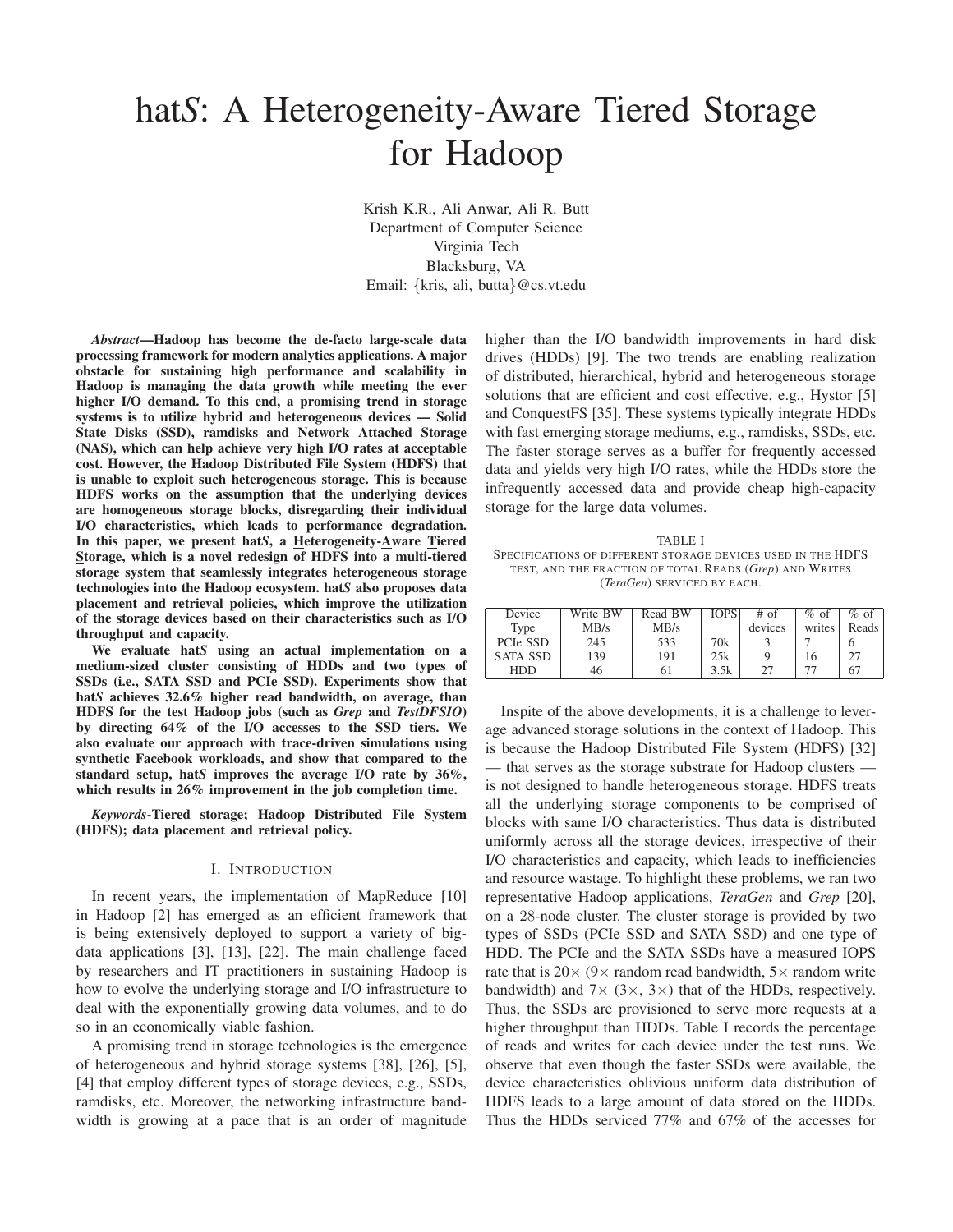*TeraGen* and *Grep*, respectively. This entails a performance loss of 72% and 61%, respectively, compared to the ideal case for the tests where all of the accesses were serviced by the SSDs that were available for use. This small test shows that HDFS is unable to exploit the benefits of individual devices in a hybrid setting.

One way to incorporate emerging storage devices into Hadoop is to equip the nodes with one type of device only, e.g. SSD of the same type. However, this is impractical as the cost per GB of such devices is still far from the economical storage offered by HDDs, and this cost gap is expected to remain high in the near future [23]. Thus cluster deployments are likely to adapt the hybrid approach of using HDDs along with a variety of storage devices. Moreover, large clusters typically go trough several upgrade phases [12] during their lifetime, thus all the nodes can not be expected to have homogeneous storage performance even if only HDDs are utilized. Yet another source of heterogeneity is the emergence of enterprise consolidated storage solutions for Hadoop [29], [30], [11], [20], which couple node-local storage with networkattached central storage to provide ease of data management while sustaining high I/O rates. Thus there is a need for enhancing the Hadoop storage layer to manage heterogeneity in the underlying storage systems.

In this paper, we explore the utility of heterogeneous storage devices in Hadoop and address challenges therein by designing hat*S*, a heterogeneity-aware tiered storage for Hadoop. hat*S* logically groups all storage devices of the same type across the nodes into an associated "tier." A deployment has as many tiers as the different type of storage devices used, and a node with multiple types of devices is part of multiple tiers. For instance, if a deployment consists of nodes with a SSD and a HDD, all the SSDs across the nodes will become part of a SSD tier, and similarly all the HDDs will form the HDD tier. By managing the tiers individually, hat*S* is able to capture the heterogeneity and exploit it to achieve high I/O performance.

Contrary to HDFS that only considers network-aware data placement and retrieval policies, hat*S* proposes additional policies to replicate data across tiers in a heterogeneity-aware fashion. This enhances the utilization of the high-performance storage devices by efficiently forwarding a greater number of I/O requests to the faster tier, thus improving overall I/O performances. To facilitate this, in addition to the standard HDFS APIs, hat*S* also provides custom APIs for seamless data transfer across the tiers and management of stored data in each tier. These features allow hat*S* to integrate heterogeneous storage devices into Hadoop to extract high I/O performance. Specifically, we make the following contributions in this paper:

- Design and implement hat*S*, a novel enhancement for HDFS, which considers storage characteristics as a part of the property of the associated node, and provides the ability to distinguish between different types of storage devices attached to Hadoop DataNodes. This ability can then be used to match application I/O needs with appropriate storage devices.
- Implement data placement and retrieval policies based on



Fig. 1. HDFS architecture with default data placement policy.

storage device characteristics, which enables utilization of high speed storage devices in an efficient manner.

- Provide APIs to easily specify application storage needs, and to move replicas between tiers automatically based on characteristics such as performance and cost, so as to extract high I/O performance from the storage system.
- Validate hat*S* design and techniques therein using indepth simulations and experiments on a real deployment.

We evaluated hat*S* using a deployment on a 28-node Hadoop cluster equipped with three types of storage devices (Table I). For each of the studied Hadoop applications, namely *TeraGen*, *Grep*, and *TestDFSIO*, hat*S* improved the utilization of the PCIe SSDs by 91% by servicing 64% more requests from the SSDs than HDDs. Our analysis of data placement and retrieval policies on these applications shows that hat*S* stores 37% more and retrieves 33% more data from the SSDs, compared to the default HDFS policies. This improves the read throughput of the storage system by 32.6%. We replay a publicly available synthetic Facebook production trace in our simulation framework and observe that hat*S* improves the average I/O rate of HDFS by 36% and the overall execution time for the trace by 26%.

# II. BACKGROUND: HADOOP DISTRIBUTED FILE SYSTEM

A node in a Hadoop deployment consists of both compute processors and directly-attached storage. A small number of nodes (typically 12 − 24 [12]) are grouped together and connected with one network switch to form a rack. A Hadoop cluster may consist of one or more such racks. Figure 1 shows the architecture of HDFS that provides data management and storage. The main functions of HDFS are to ensure that tasks are provided with the needed data, and to protect against data loss due to failures. HDFS consists of a master data management component, *NameNode*, which manages worker components called *DataNodes* running on each node. All the nodes also run corresponding components for task execution, i.e., *JobTracker* and *TaskTrackers* [37].

HDFS divides all stored files into fixed-size blocks (chunks) and distributes them across DataNodes. Moreover, the system typically maintains three replicas of each data block, two placed within the same rack and one on a different rack. Unlike traditional high-performance computing clusters, all storage needs are supported by HDFS using node-attached storage, and no network-attached consolidated storage is necessary (though may be used for additional backups etc.). Thus,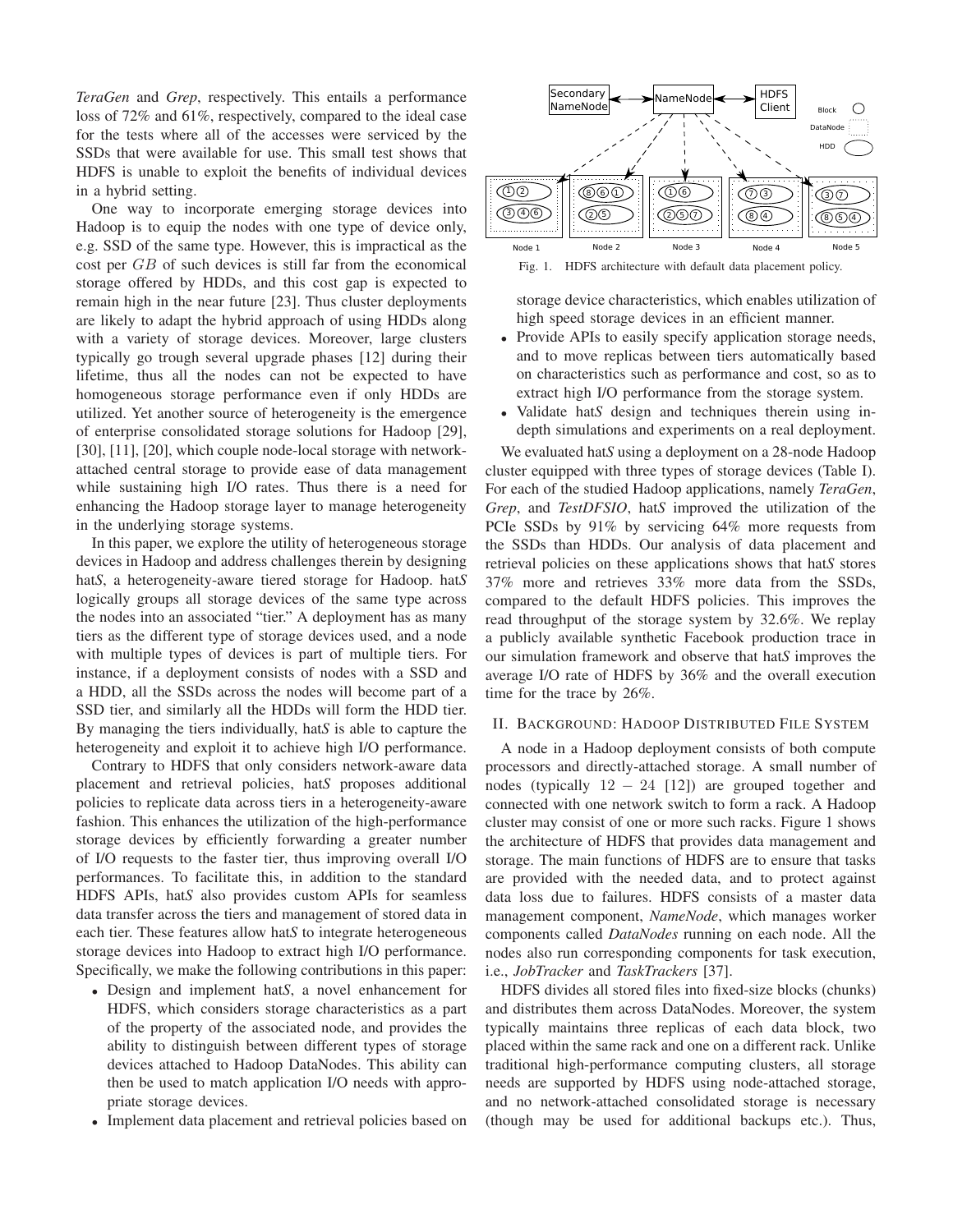there are two reasons for using replication in HDFS. First, Hadoop deployments often consist of less reliable off-theshelf commodity machines or are at such a scale that failure is the norm and not an exception [28]. Replication prevents data loss due to such node failures. Second, having multiple copies of a block means that they can be read in parallel, thus providing higher I/O rates. Replication also improves the chance of finding a block with better proximity to the node on which the application is running, thus reducing the network cost of sending the request across racks [10], [32], [37].

The extant implementation of HDFS considers all storage devices managed by DataNodes to be homogeneous, irrespective of the I/O characteristics of the devices [10]. The storage and retrieval schemes supported by HDFS are optimized from the perspective of network utilization. When storing a block, the HDFS client component—that handles the I/O requests for the application—queries the NameNode for a set of potential DataNodes on which to store the multiple replicas of the block [32], [37]. The NameNode normally replies with: the local machine on which the application instance storing the block is running, a randomly chosen node on the same rack that contains the local machine, and a randomly chosen node from a rack different from the local machine's. This policy provides resilience against both node and rack failures. However, storage availability and other constraints may change the replica placement, e.g., if a local machine does not have enough storage space a local replica cannot be generated. Similarly, for retrieving a file, the client queries the NameNode for nodes that store a replica of the file blocks, and receives a DataNode list sorted according to the network proximity to the client. The client uses the list along with the load on the DataNodes to select nodes from where to retrieve the blocks.

As highlighted in the example of Table I, HDFS does not consider storage characteristics in data placement and retrieval. Thus, if heterogeneous storage devices are employed, the current implementation will not be able to exploit the full performance potential of the devices. The new implementation of HDFS in Hadoop 2.0 [34] continues to face the same challenges from storage heterogeneity. This is because the focus in Hadoop 2.0 is to remove central points of failure by supporting multiple NameNodes and allow for a larger namespace than was previously possible. However, all storage on a node is still managed by a single DataNode that has the implicit homogeneity assumption. Thus, innovation is needed to enhance and adapt HDFS for emerging storage trends.

#### III. DESIGN

hat*S* enhances HDFS for heterogeneous storage devices by creating a storage hierarchy based on the performance characteristics of the devices, and designing heterogeneity-aware data placement and retrieval policies that improve overall I/O performance in Hadoop clusters.

#### *A. System Architecture*

Figure 2 shows the overall architecture of hat*S*. An important difference between hat*S* and HDFS is the design of the



DataNode. In HDFS, each participating node hosts a single DataNode instance, constituting multiple storage devices, regardless of their characteristics such as supported I/O rates and capacity. In contrast, each participating node in hat*S* hosts multiple DataNode instances, where each instance represents only one type of storage device. For example, a node with two HDDs and a SSD will have two DataNodes in hat*S*, one associated with the HDDs and the other with the SSD.

All devices of the same type and similar I/O characteristics, e.g., all similar HDDs, across all the participating nodes are logically grouped into a virtual storage "tier." For example, a tier of HDD Type  $X$  will encompass all DataNode instances in a deployment that are associated with Type  $X$  HDDs attached to the nodes. This enables hat*S* to not only capture the unique characteristics of heterogeneous storage devices but also distinguish between different storage tiers and utilize them accordingly. To achieve this, we modify the DataNode to also include a tier identifier as part of its characteristics specification. At the time of cluster configuration the administrator specifies the tiers for the DataNodes. We also modify the NameNode to use tier identifiers to group the DataNodes into their associated tiers. Each node can be part of multiple tiers depending on the devices that are attached to it. Moreover, a tier typically will have only one kind of device; but multiple kinds, such as HDDs that have only slightly different I/O characteristics, can also be associated with the same tier at the administrator's discretion. The number of DataNodes making up a tier vary based on the hardware composition of the cluster. In the example shown in Figure 2, Node 1 has three DataNodes belonging to three different tiers and Node 5 has only one DataNode belonging to Tier-3. Tier-1, Tier-2 and Tier-3 have 2, 3 and 5 DataNodes, respectively.

hat*S* exploits the tier information to strategize when and where to place replicas of a block. We discuss several data placement policies in the subsequent section, however, hat*S* maintains the invariant that a tier contains all blocks belonging to a file. This is to avoid dividing a file across a slow and a fast tier, where the slow tier devices will become the bottleneck and negate the benefits of the fast devices. Moreover, a tier can have more than one replica of a file, and a file can be replicated in multiple tiers as long as each tier contains a complete copy of the file. This provides for routing accesses to frequently used files to faster tiers, and relegating the infrequently used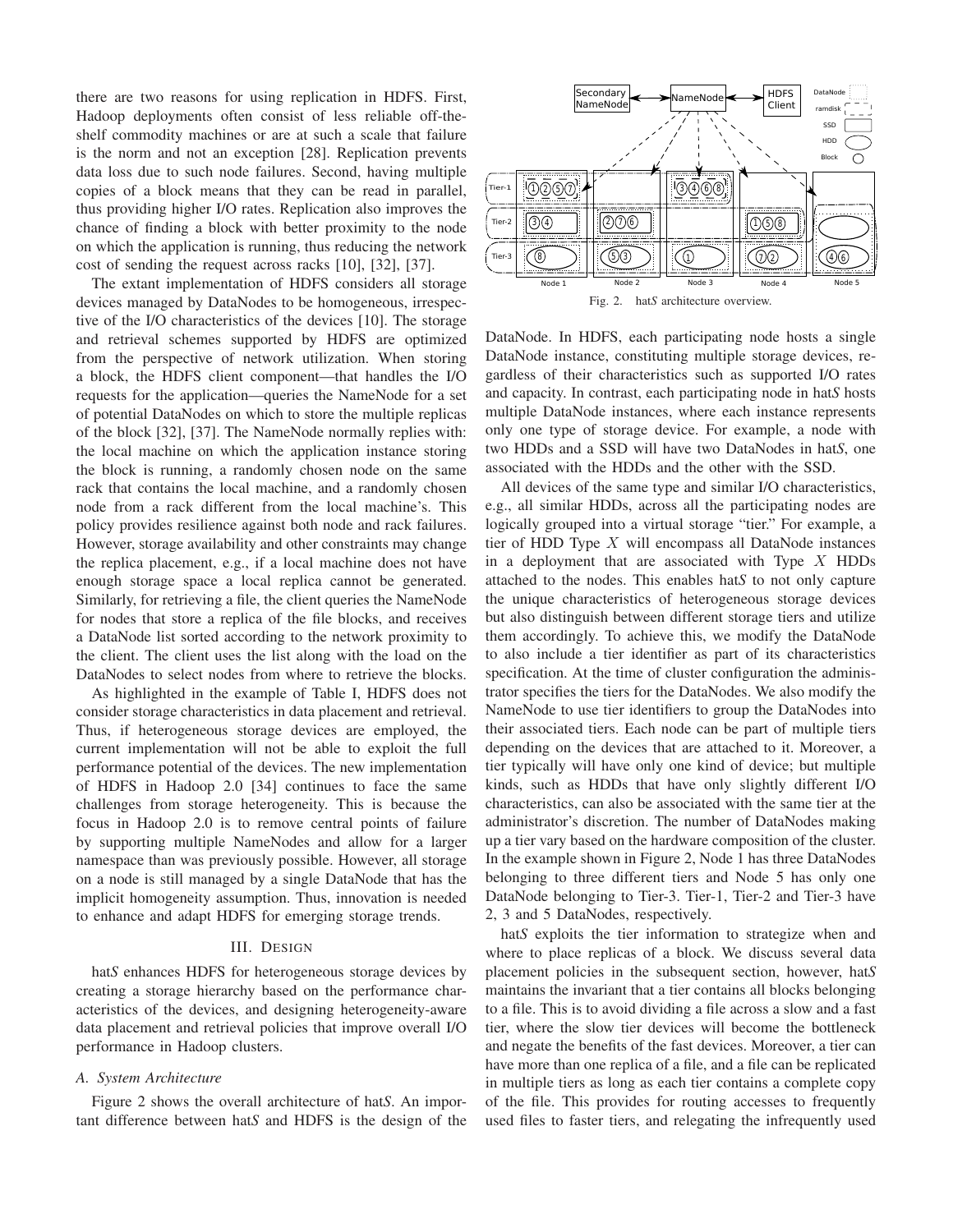files to slower tiers. Note that, this approach still provides for replicating data within and across racks as in standard HDFS, but imposes the additional constraint of keeping a complete copy of a file in a given tier. One concern is that the whole copy invariant may be violated in case of node failures. To overcome this, we introduce a new monitoring daemon on the NameNode, which ensures that any re-replication is done in a tier-aware fashion.

# *B. hat*S *Data Management APIs*

In addition to the file system APIs provided by HDFS, hat*S* provides new APIs specified in Table II to manage the tiered storage. The main functions of hat*S* include associating DataNodes to appropriate administrator-specified tiers, and providing data access based on different policies. DataNodes are added to the tier during initialization only, and can not be modified at runtime. This is because the I/O and capacity characteristics that are considered in our tiers are specific to the devices used and do not change while the system is running. Thus, the main runtime APIs allow the system to move files between tiers, create a replica of an already existing file in a specified tier, delete a file from a specified tier, and create new replicas based on specified replica management policy. We note that, similarly as in HDFS, all the APIs modify data placement in the granularity of a file and do not support block level modification.

#### *C. Data Placement and Retrieval Policies*

A challenge in hat*S* is to determine when and where the data, i.e., a replica of a file, should be placed. This is a crucial design decision as naive replication can compromise performance and reduce the efficacy of our approach. Moreover, since hat*S* like HDFS is a write-once read-many file system, provisioning for efficient data retrieval is also crucial for improving overall system I/O performance, and depends on the placement policy employed. In the following, we describe several data placement and retrieval policies that we consider.

*1) Network-Aware Policy:* The first policy that we consider is the default network-aware placement and retrieval used in HDFS (Section II). The placement policy distributes each data block across multiple racks to ensure fault tolerance against node and rack failure. However, network-aware data placement does not take into account the performance of underlying storage devices. Under this policy, the blocks are randomly distributed across DataNodes in a rack, so a file may be replicated across tiers such that the portion of the file stored in a tier will depend on the number of DataNodes in that tier. Similarly, for data retrieval a list of DataNodes ordered with respect to network proximity to the application instance is obtained from the NameNode and the nearest replicas are used. While this approach reduces network traffic, the nearest replica can be on a slower device. In contrast, a more distant but faster replica could have provided higher overall I/O and would have been a better alternative. Network-aware retrieval is oblivious to this information and hence cannot leverage such heterogeneity-based trade-offs. Thus, this policy is not a good match for hat*S* as it crosses tier boundaries and will lead to performance imbalance when multiple types of devices are involved, e.g., SSDs and HDDs. Moreover, given that not all tiers are expected to be provisioned with the same amount of storage, and there will be more DataNodes in HDD tier (given the low \$/GB) than tiers containing expensive devices such as SSDs and ramdisks, this policy will direct most accesses to the slower devices even when faster devices are available in the system.

*2) Tier-Aware Policy:* The next policy we consider is tieraware placement and retrieval, which takes into account the storage characteristics of the underlying storage devices and completely replicates a file in multiple tiers. For clusters having more than one storage tier, we replicate the file to up to three different tiers. For clusters with more than three tiers, we chose the first replica to be placed in a fast tier, the second in a slow tier, and the third in a randomly chosen tier with intermediate performance. Since the first replica is treated as a source for the second replica [32], [37], storing the first replica on a faster tier will also speedup the replication process. Tieraware placement does not consider the underlying network infrastructure as such, and only ensures that a node stores a single replica even if the node has multiple DataNodes. This prevents data loss in case of node failure, as the replica can be re-created from other sources.

For data retrieval, the ideal would be to always access the data from the fastest tier. However, doing so in Hadoop will result in hotspots where some DataNodes are overloaded, and will affect the performance of the system. Moreover, given that the capacity and number of faster tiers is limited, retrieving data only from the fastest available tier will also entail higher cross-rack network traffic and related overheads. To this end, we associate a weight to each tier from which a block can be retrieved, and then employ a weighted random function to determine which DataNode to use for retrieval. The assigned weights of each tier are determined using storage characteristics, such as IOPS and capacity, of the DataNode. This approach is effective in distributing the requests to a file among multiple tiers and each tier will serve varying number of blocks. For example, an SSD with 70k IOPS will be able to serve at least  $10\times$  more request than a HDD with 3.5k IOPS as we show later in the evaluation (Section V).

While this policy takes into account tier characteristics, all the replicas of a block may be stored on one rack, and the data may be exposed to rack failures. Moreover, replication of blocks across racks is desirable for load balancing and providing better data locality for read operations. To avoid such data placement skewness, network characteristics have to be considered along with tier information, which we do in our next approach.

*3) Hybrid Policy:* Tier-aware data placement and retrieval policy improves the I/O performance by making replicas in specific tiers, while network-aware placement improves resilience by making replicas across racks. For improving I/O throughput, reducing cross-rack traffic to efficiently use the network, and fault tolerance, we need to have replicas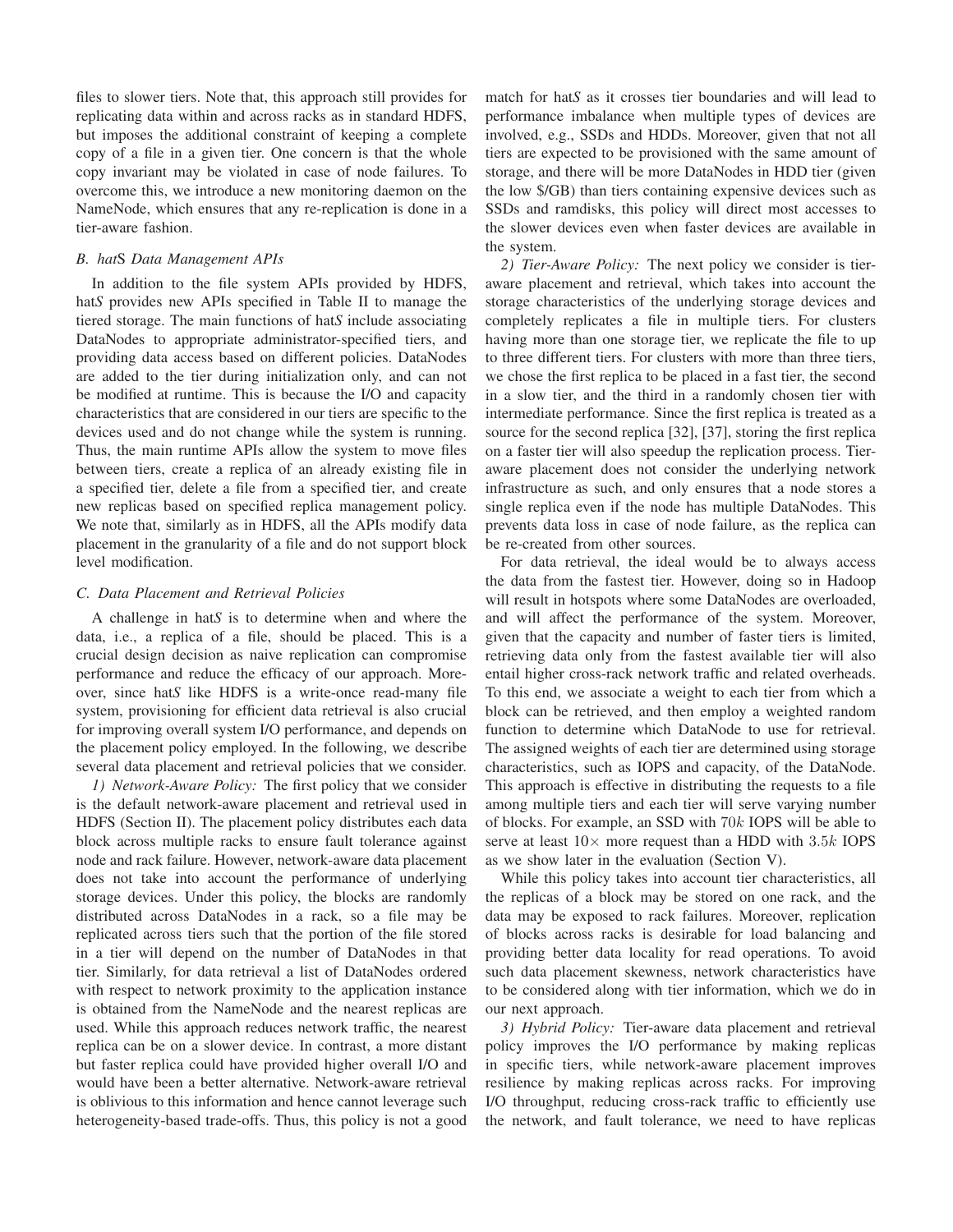| <b>API</b>               | Arguments & Return Type     | <b>Description</b>                                 |  |  |
|--------------------------|-----------------------------|----------------------------------------------------|--|--|
| boolean createFileTier() |                             | Creates a replica of a file in the specified tier. |  |  |
|                          | String filename             | Name of the file to be replicated.                 |  |  |
|                          | String tier                 | Tier in which the replica will be created.         |  |  |
|                          | <b>boolean</b> return value | Returns 0 on success, 1 on failure.                |  |  |
| boolean deleteFileTier() |                             | Removes a replica of a file from a tier.           |  |  |
|                          | String filename             | Name of the file whose replica will be deleted.    |  |  |
|                          | String tier                 | Tier from which to remove the replica.             |  |  |
|                          | boolean return_value        | Returns 0 on success, 1 on failure.                |  |  |
| boolean moveTier()       |                             | Moves replicas of a file across tiers.             |  |  |
|                          | String filename             | Name of the file to be moved.                      |  |  |
|                          | String from tier            | Source tier from which replica will be removed.    |  |  |
|                          | String to_tier              | Destination tier for the new replica.              |  |  |
|                          | int number_of_replicas      | Number of file replicas to be moved.               |  |  |
|                          | boolean return_value        | Returns 0 on success, 1 on failure.                |  |  |
| Void $setRepPolicy()$    |                             | Modifies the replication policy for a file.        |  |  |
|                          | String filename             | Name of the file to be affected.                   |  |  |
|                          | String policy               | Storage policy to use.                             |  |  |
|                          | int number_of_replicas      | Number of replicas under the new policy.           |  |  |

TABLE II HAT*S* APIS TO ENHANCE HDFS.

across tiers as well as across racks. To this end, we design a hybrid network- and tier-aware data placement policy that works as follows. The first replica is placed with one of the DataNodes on the local node. The second replica is placed in a different rack than the one used for the first replica and also on a different storage tier than that of the first replica. The third replica is placed on a tier different from the other two replicas, but rack-local to either of the replicas. Moreover, the tier selection is done similarly as in the tieraware placement policy. The key advantage of this policy is that it achieves the same replica distribution as that of standard HDFS, which is effective in ensuring high I/O with good resilience to failures, while also considering the heterogeneous storage characteristics.

Similarly, for retrieval we adjust the weights used in our tier-aware policy to also factor in network proximity and the cost of transferring a block over the network to achieve higher I/O throughput as well as to reduce cross-rack traffic.

While the hybrid policy has the same expected fault tolerance as in HDFS before a failure occurs, after a failure occurs special steps have to be taken by hat*S* in replica regeneration to ensure that a new replica is stored on an appropriate tier in addition to being on an appropriate rack. Moreover, if a DataNode is overloaded with requests or low on capacity, replica creation or regeneration may not be possible on appropriate tiers. However, we then utilize the monitoring daemon to detect placement anomalies and move the data to appropriate tiers.

### *D. Discussion*

In this section, we discuss the impact of hat*S* on other cluster components. First, the Hadoop job scheduler is networkaware and aims to schedule jobs on or near nodes that hold the needed data. Our hybrid approach preserves the network proximity, thus no change is required in the scheduler to avail the higher I/O rates offered by hat*S*.

Second, hat*S* tries to utilize faster tier resources whenever possible. However, the number of such devices is likely to be limited given their high cost. This would mean that the faster tiers may quickly become full, and the applications needing more data can no longer benefit from them. We remedy this by using the monitoring daemon along with replica movement APIs to flush the unused data from the faster to slower tiers.

Third, hat*S* requires nodes to run multiple DataNode instances instead of just one as in standard HDFS. This can potentially increase the load on the node and affect performance. We argue that this additional overhead is distributed across all the nodes and is negligible because of the following reasons. (i) The different types of devices attached to a node is expected to be small. (ii) The total number of blocks stored on the node is similar as under HDFS and is independent of the number of DataNodes. The in-memory data structures at the NameNode depend on the number of data items and number of replicas, but not on the number of DataNodes. Since, we do not increase the number of replicas, we expect this factor to be the same as well, so hat*S* is not expected to add any significant overhead to the NameNode. (iii) The overhead associated with accessing a block is also similar to HDFS, as hat*S* modifies only the metadata space of these blocks.

Fourth, hat*S* proposes to utilize SSDs in the Hadoop storage tier. There is a concern that such devices have limited erase cycles, and may affect the MTTF. We argue that incorporating SSDs in Hadoop is not unique to our approach, and other state-of-the-art works have also purported the same. Moreover, numerous SSD optimization approaches are available [33], [7] to remedy this. Thus, SSD endurance is orthogonal to our design; is useful even in when no SSDs are used but different kinds of HDDs are employed.

In summary, hat*S* provides a variant of HDFS, which considers the characteristics of the underlying storage devices and network infrastructure for its data access policies, thus yielding improved I/O performance.

#### IV. IMPLEMENTATION

We have implemented hat*S* as described in Section III. In total, we modified or added about 1800 lines of Java code in Hadoop 0.20.1 to add the features of tiering and heterogeneity awareness and to enable the APIs of Table II.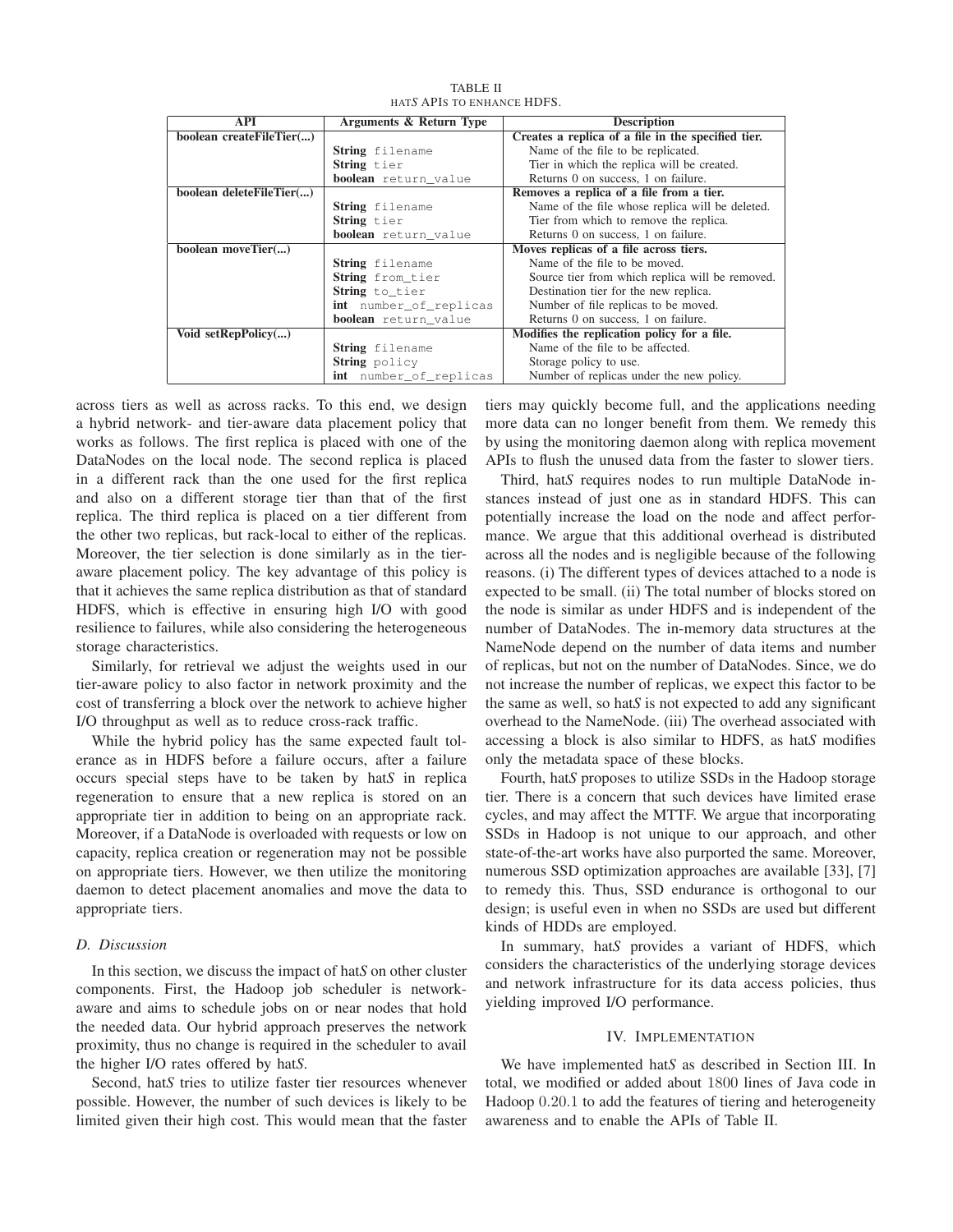*a) Tier identification:* We modify the hadoop-daemon.sh script to enable a Hadoop node to have multiple logical DataNodes, and to coalesce DataNodes with similar storage characteristics into respective tiers. We introduce a new parameter *dfs.tier.id* in the Hadoop configuration file (hdfs-site.xml), which the cluster administrator can use to identify the tiers for the different storage devices. Next, we modify HDFS's *DataNodeDescriptor* data structure to incorporate the tier information as an additional global characteristic of each DataNode. The extended descriptor can then be used by the HDFS's *DataNodeRegistration* process for registering the tier-based DataNode with the NameNode.

*b) Data placement:* To support data placement policies based on storage device characteristics, we modify the NameNode's *ReplicationTargetChooser* component to implement different data placement schemes. A list of nodes is chosen from the *NetworkTopology* structure that provides information about various racks and tiers in the cluster (*clusterMap*). To ensure that a DataNode is not used to store multiple replicas of the same block, we re-purpose the block-specific *excludenode* list by adding the already chosen DataNode as well as the other DataNodes on the same node to the list. This results in a node having only one copy of a block as desired.

After a DataNode is chosen to store a block, the *block* and its corresponding *INodeFile* structure are associated with the DataNode's tier. This is to enable re-replication of the block in the same tier in case of a failure. A background daemon periodically runs to ensure that the blocks are associated with the appropriate tier, and if not, the daemon initiates our *moveTier* API to move the replicas to the appropriate tiers.

*c) Data retrieval:* Data retrieval in HDFS uses weighted random approach to select a replica from the list of DataNodes that store the data. To support our different retrieval policies, we implemented weighted random methods in *NetworkTopology*. The weights can be re-adjusted for this selection based on the policy, i.e., network-aware, tier-aware or hybrid. For instance, network-aware scheme will assign weights to a DataNode based on its proximity to the client, tier-aware scheme will assign weights based on the characteristics of the storage device that the DataNode supports, and hybrid scheme will consider both the factors. In our current implementation, we have used fixed hard-wired values for the weights as our testbed characteristics are known to us a-priori, but in a real setup, the administrator can specify the weights in a configuration file.

# V. EVALUATION

In this section, we present the evaluation of hat*S* using both a real deployment on a medium-scale cluster and simulations. We compare the effectiveness of different data placement and retrieval policies discussed in Section III-C, and their impact on the I/O performance of Hadoop jobs. For comparison, we also consider a random data placement and retrieval policy, which is oblivious of both tier and network information.

#### *A. Experimental Setup*

Our testbed consists of a master node and 27 worker nodes configured in three racks of nine nodes each. The nodes have two 2.8 GHz quad-core Intel Xeon processors, 8 GB of RAM, and one SATA HDD. The HDDs are 500 GB 7200 RPM Seagate Barracuda ES.2 drives. In addition to HDDs, three of the worker nodes in each rack are provisioned with an Intel 520 series 128 GB SATA SSD and one worker node in each rack is provisioned with an additional OCZ RevoDrive series PCIe 128 GB SSD. Table I shows the performance specifications of these storage devices. In our setup, Tier-1, Tier-2, and Tier-3 contain all the DataNodes that are equipped with the PCIe SSDs, the SATA SSDs, and the HDDs, respectively. Moreover, a node is associated with at most two tiers. The nodes are connected using both a dedicated 1 Gbps Ethernet switch as well as a dedicated 10 Gbps InfiniBand switch. We use InfiniBand as our default interconnect, using the slower connection only where specified in the following discussion. Each worker node is configured with six map slots and two reduce slots so as to use all of the available cores on the node. The considered benchmarks are mostly map intensive, so there are more map slots than reduce slots.

The master node runs both the Hadoop JobTracker and NameNode for all the experiments, and all the worker nodes contribute to both TaskTracker and DataNode. Worker nodes with more than one type of storage devices have multiple DataNodes, thus our testbed has 39 DataNodes co-existing with 27 TaskTrackers. As the focus of our experiments is to study the impact of HDFS I/O operations, the intermediate shuffle data is stored on the HDDs local to the TaskTracker. The replication factor is fixed at the default three, and the block size used is 64 MB.

#### *B. Performance Under Different Policies*

We analyze the read and write performance of hat*S* under different data placement and retrieval policies using the HDFS benchmark *TestDFSIO*. Each worker node writes a 1024 MB file (16 blocks) during the write test and reads a file of the same size during the read test. Figure 3 shows the results for the write accesses. We measure the overall I/O throughput for each of the map tasks and calculate the average I/O rate across all map tasks. We observe that the network-aware and hybrid policies behave similarly. This is because the write operation succeeds after it writes to the OS buffer cache and does not wait for the data to be synced to the storage device. We see a reduction in the throughput and average I/O rate for the tieraware and random policies, which is expected as they do not consider network proximity and associated overhead.

Figure 4 shows the *TestDFSIO* results for the read test. As the hybrid policy considers network proximity and tier information, it offers significantly higher I/O rates than the other studied policies. Similarly as in the write test, the network-aware and the tier-aware policies perform better than the random policy. An interesting observation here is that the network-aware policy has a higher throughput than the tieraware policy, whereas the average I/O rate of the tier-aware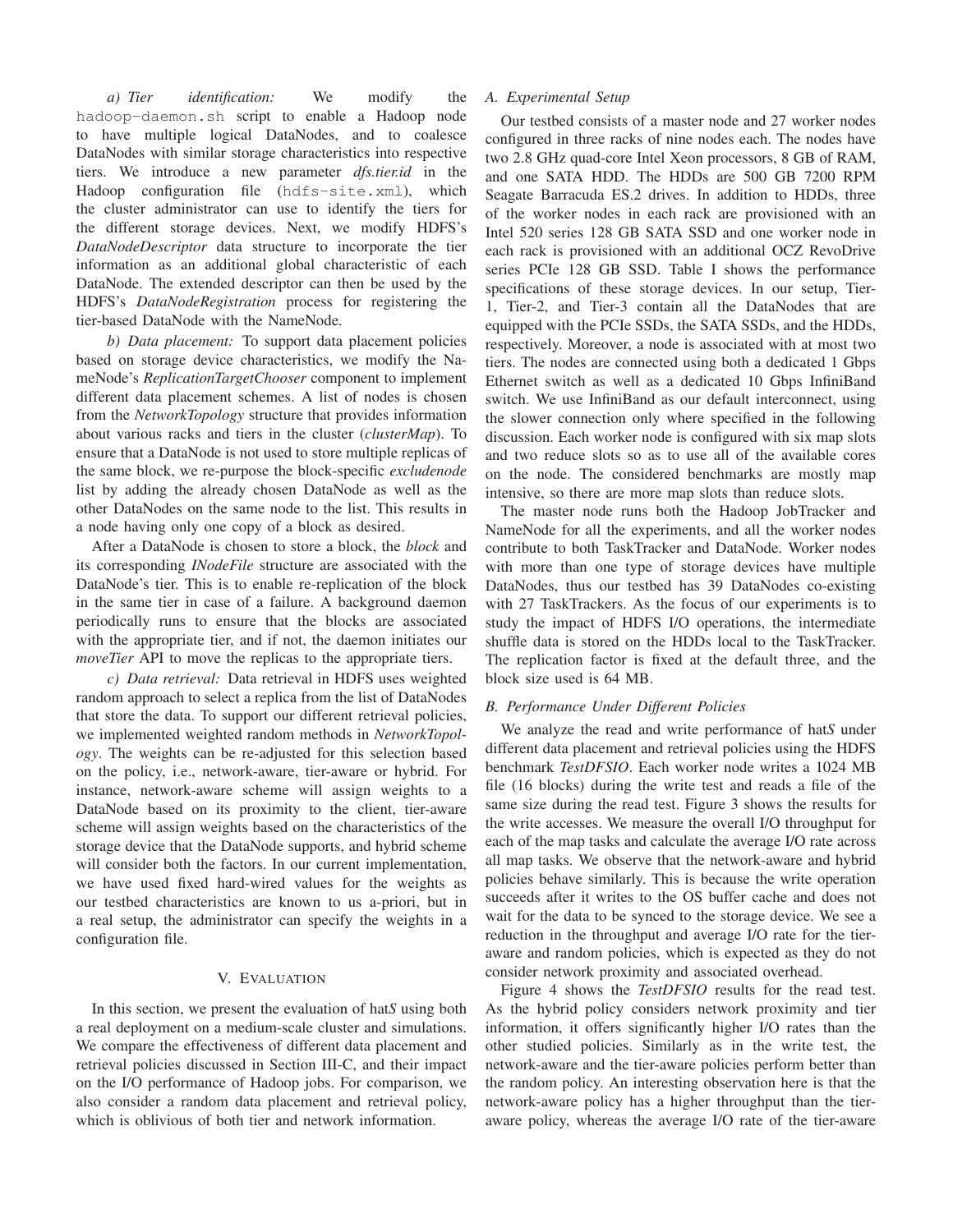

Fig. 3. Overall write throughput and average I/O rate per map task in *TestDFSIO-Write* under the studied policies.



 80 œxx Throughput Average I/O rate 70 60 50 %<br>≌40<br>∑ .<br>30 20 10 0 Random Network-aware Tier-aware Hybrid

Fig. 4. Overall read throughput and average I/O rate per map task in *TestDFSIO-Read* under the studied policies.



Fig. 7. Average I/O rate observed for Infini-Band and 1 Gbps Ethernet connections under studied data management policies.



Fig. 5. Data distribution in terms of tiers and racks under the studied data placement policies, normalized to the total data stored for each run.



Fig. 8. Comparison of execution time observed for the different storage devices.

and network proximity. The y-axis is normalized to the total read accesses in each run.

Fig. 6. The breakdown of reads based on tier

policy is better than that of the network-aware policy. The tier-aware policy is network oblivious, thus the probability of using a local fast tier for an access is similar to that of using a remote slow tier, which is seen as a high standard deviation in the average I/O rates in the Figure. Moreover, the tieraware policy aggressively tries to utilize the storage devices in the fast tier without considering the network constraints. This sometimes results in network contention, causing the I/O rate to be quite low for some map tasks. We also observe that the hybrid policy offers 32.6% better I/O throughput and 36% better average I/O rate compared to that of the default network-aware policy.

#### *C. Impact of Placement Policy*

In our next experiment, we used *TeraGen* to generate a 27 GB file consisting of 432 blocks. By default, *TeraGen* uses only two mappers to generate all of its data, so each Task-Tracker generated 13.5 GB. In the network-aware and hybrid placements, while storing the local replica of the data, all the blocks of the 13.5 GB file will be skewed to one DataNode (corresponding to the TaskTracker generating the data). To avoid this, *TeraGen* uses one mapper per TaskTracker, with each mapper generating a 1024 MB (16 blocks) file.

Figure 5 shows the distribution of files across racks and tiers. To obtain this information, we parse and analyze HDFS's block map that stores information about all the blocks associated with a DataNode. For the network-aware policy, we find that more replicas of a file are placed in Tier-3 than in Tier-1 and Tier-2. This is because there are a fewer number of Tier-1 and Tier-2 DataNodes in comparison to Tier-3. In this policy, the distribution of replicas across the tier is directly proportional to the number of DataNodes contained in the tier. The results for the tier-aware and hybrid policies reveal replication of a block across all tiers. Since all the racks have the same number of nodes, even the network oblivious policies – random and tier-aware – have equal number of replicas

across racks. The difference between these and the networkaware policy is that, in the later, each block is replicated across multiple racks to achieve resilience against rack failures. For the case of network oblivious policies, we see that 12% of the blocks are replicated only within one rack and will be exposed to data loss in case of a rack failure.

#### *D. Impact of Retrieval Policy*

In the next set of experiments, we study the role of the retrieval policies of hat*S*. We used *Grep* to read the data generated by *TeraGen* using six mappers per TaskTracker. Figure 6 shows the results. We observe that the random and the network-aware retrieval policies do not read a large number of files from the faster Tier-1 or Tier-2. This is mainly due to the fast tiers having a fewer number of blocks. Moreover, the probability that an access to a replica will be sent to a specific tier depends on the number of DataNodes in that tier, thus a tier with fewer blocks have fewer accesses. We find that the network-aware policy has 22% and 33% less remote requests than the random and tier-aware policies, respectively.

As expected, the tier-aware and hybrid policies access more requests from the fast tiers compared to the slow tiers. We observe that the hybrid policy results in  $4\times$  more accesses to the Tier-1 than the network-aware policy, and only 13% more remote accesses than the network-aware policy. Further examination reveals that the hybrid policy results in 30% more accesses to Tier-1 and Tier-2, though at the cost of 15% increase in non-node-local (rack-local and remote) accesses. This trade-off between tier and network awareness offers an effective control knob that can be modified based on the infrastructure provisioning of a cluster to maximize performance.

# *E. Impact of Network Speed on hat*S *Performance*

In the next set of experiments, we compare the average I/O rate of the studied data management policies under our two testbed interconnects: 1 Gbps Ethernet and InfiniBand. In Figure 7, we see that the average I/O rate under InfiniBand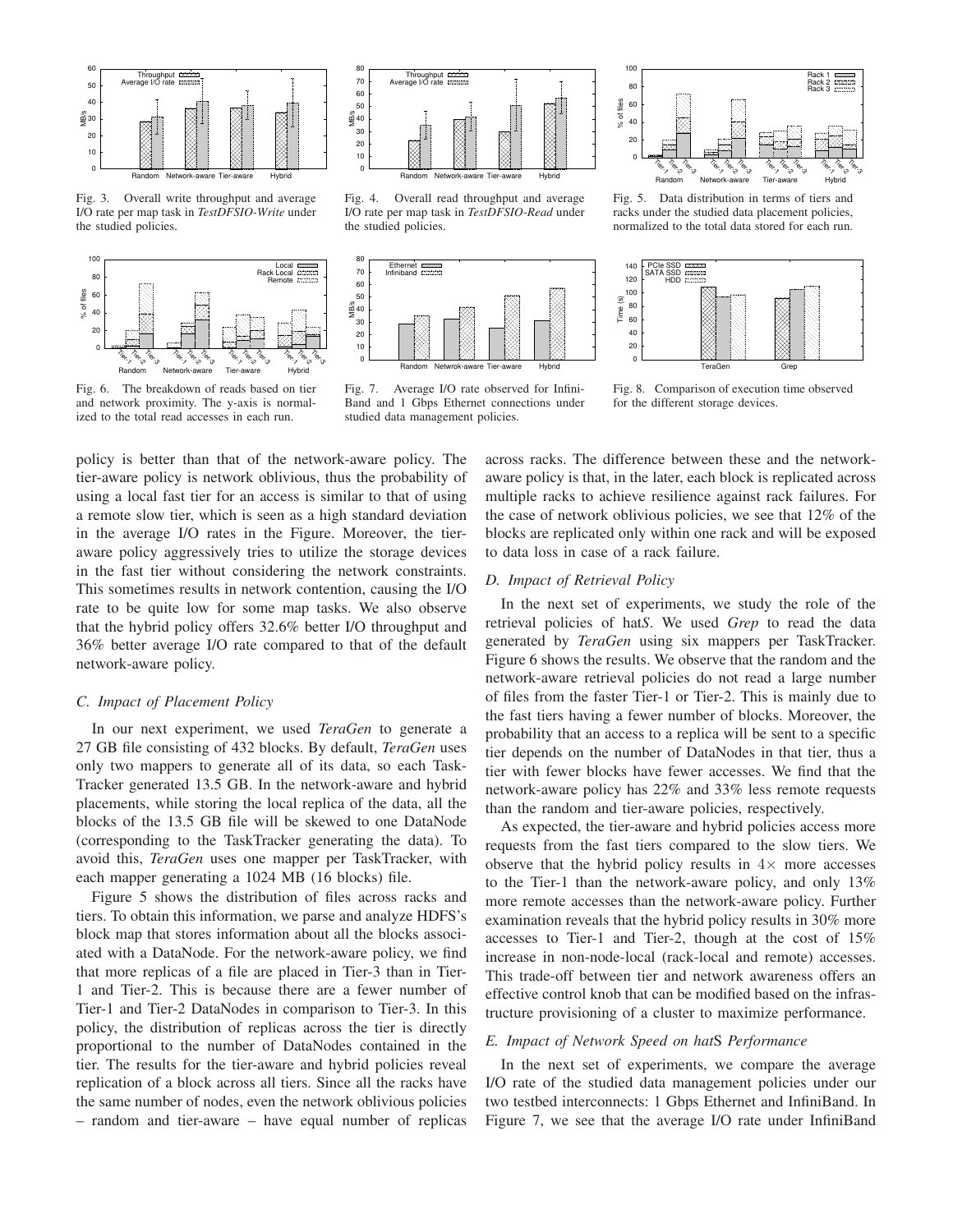

Fig. 12. Network usage under the hybrid policy.

is better than that achieved under the 1 Gbps Ethernet. While expected, this result serves as a sanity check that our enhancements do not have unintended side-effects. Moreover, in the 1 Gbps Ethernet setup, we find that the network-aware policy performs better than other policies. We observe no additional advantages of the tier-aware policies with 1 Gbps Ethernet. In case of the random policy, the performance is better than the tier-aware policy. This is because of the network contention for the fast tier DataNodes as more requests are routed to them. From this test, we observe that better network provisioning is necessary to avail the benefits of hat*S*. However, this is not a limitation, as better interconnects are typical in enterprise data center deployments.

#### *F. Network and Disk Utilization in hat*S *DataNodes*

Next, we compare the network and disk usage of hat*S* for the read operation under two policies: network-aware and hybrid. For this purpose, we repeated the test described in Section V-D and used SAR [21] to collect detailed disk and network usage statistics for the DataNodes. Figures 9, 10, 11, and 12 show the behavior of one DataNode in each tier; similar patterns were observed for other DataNodes in the respective tiers.

As shown in Figure 9, under the network-aware policy, the HDD utilization is 40% higher than the combined utilization of the SATA SSD and the PCIe SSD. This highlights the disadvantage that the network-aware policy does not effectively utilize the expensive high performance storage devices. In contrast, Figure 10 shows the disk usage statistics under the hybrid policy. In this case, the number of requests to the DataNodes contained in Tier-3 are minimized. The SATA and PCIe SSDs together service 36% more read accesses than HDDs, and effectively utilize their high I/O bandwidth. Under hybrid policy, the utilization of PCIe SSDs has increased by 91%, and its maximum I/O throughput is  $10\times$  of that achieved under the network-aware policy. This shows the advantages of hat*S* over standard HDFS in better managing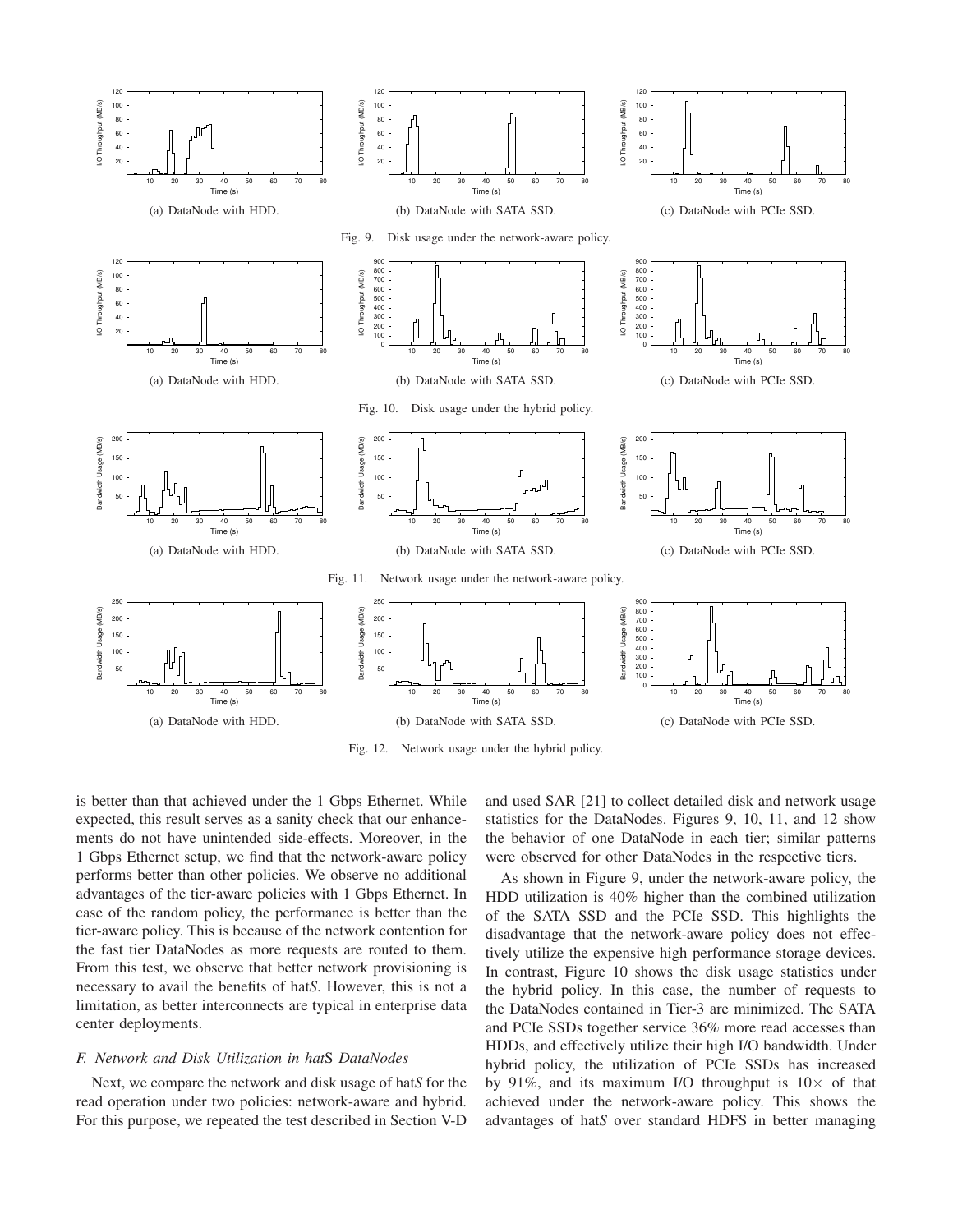

Fig. 13. Comparison of the average I/O rate, network usage, and execution time under the studied policies normalized to case of the network-aware policy.

the heterogeneous storage devices.

Similarly, Figure 11 and Figure 12 show the network throughput of DataNodes belonging to different tiers under the network-aware and hybrid policies. The network utilization is observed to be almost the same for DataNodes with the HDD and SATA SSD, whereas for DataNodes with the PCIe SSD the maximum bandwidth throughput is very high. This is because, under hybrid policy, three PCIe SSDs serve 28% more requests than under the network-aware policy, resulting in an increase in remote accesses.

#### *G. Impact of Storage Characteristics on Hadoop Performance*

In out next experiment, we study the impact of different storage devices on Hadoop. For this test, we provision HDFS to service all the requests from only one type of device for its storage. Our testbed contains only three PCIe SSDs but 27 HDDs, so as to ensure fairness and avoid performance bottleneck due to network contention for the SSD DataNodes, we reduce the number of worker nodes for this experiment to five nodes per rack. Each rack contains one PCIe SSD, three SATA SSDs and five HDDs. Figure 8 compares the execution time of *TeraGen* and *Grep* for three cases: HDFS with three PCIe SSDs, with six SATA SSDs, and 15 HDDs. *TeraGen*, which is a write-intensive application, performs better with HDDs and SATA SSDs than with PCIe SSDs. This is similar to our observation in Section V-B for *TestDFSIO-write*.

After each benchmark, we clear the contents of the DataNodes' buffer caches to prevent cross-benchmark pollution. For *Grep*, which involves a significant amount of read operations, we find that even though there is a small number of the PCIe SSDs, they perform significantly better than the SATA SSDs and HDDs. The three PCIe SSDs perform 20% faster than the 15 disks. We repeated the experiment with 21 worker nodes and found that the read performance of the three PCIe SSDs was similar to that of 21 HDDs.

### *H. Simulation-Based Experiments*

For our next set of experiments, we developed an accurate simulator for hat*S* to observe the behavior of the considered data management policies on a large cluster setup. Our finegrained simulator takes into account details such as the effect of intermediate shuffle data, network and storage infrastructure, and application I/O patterns. We simulated a 500-node cluster, with each node equipped with six 1 TB disks and one 256 GB PCIe SSD. These nodes are interconnected using two 10 Gbps InfiniBand links. We use the publicly available synthetic Facebook production traces [6] for driving the simulation. We replay the traces using HiBench [17] applications to process 70 TB of input data, generate 17 GB of intermediate shuffle data and 13 GB of output data spanning over three weeks. To make room for newly generated data, we use Least recently used (LRU) policy to evict the data.

Figure 13 compares the average I/O rate (the higher the better), network usage and trace execution time for the studied policies normalized to the case of the network-aware policy. We observe that the hybrid policy yields a 37% higher I/O rate as compared to the network-aware policy, and at the cost of 9% increase in the network usage (the lower the better). The tier-aware policy results in the highest network usage, i.e., 23% more than the network-aware policy. Data placement and retrieval behavior observed in the simulations is similar to that observed for the real testbed experiments. We see that overall SSD usage was improved by 68% with over 52% of the data accessed from the PCIe SSD. Finally, we also study the execution time (the lower the better) of the benchmarks under different policies. Our hybrid policy offers the best execution time, which is 26% better than the extant networkaware policy.

In summary, our evaluation of hat*S* reveals that it offers a viable solution to enhancing HDFS to incorporate heterogeneous storage, and does so efficiently. Our hybrid data management policy captures both tier awareness and network awareness to offer higher I/O rates and reduced execution time. These features are key to sustaining Hadoop for emerging architectures and applications.

#### VI. RELATED WORK

Several recent projects [18], [40], [1], [14], [27] focus on tiered storage for general purpose enterprise computing, mainly due to its ease of management and business value. These systems typically employ SSD based tiering and caching, along with data management across tiers, to get higher I/O rates than just from HDDs. In hat*S*, we aim to extend such storage solutions to beyond individual nodes and servers, and into Hadoop's distributed setting. The recent HDFS-2832 [16] also calls for enabling support for heterogeneous storage in HDFS. hat*S* offers such support as well as provide different storage and data retrieval schemes to exploit the heterogeneity.

Spark [39] aims to avoid expensive HDD accesses by providing primitives for in-memory MapReduce computing. Our own Localized Storage Node (LSN) [20] proposes to divide a Hadoop cluster rack into several sub-racks, and consolidate disks of a sub-racks compute nodes into a separate shared LSN. MixApart [24] reduces the cost and inefficiencies of shared storage systems by offering a single consolidated storage back-end for managing enterprise data and servicing all types of workloads. AptStore [19] is a federated file system for Hadoop with a unified view of data from a multitude of sources, but stores all replicas of a file on one type of device.